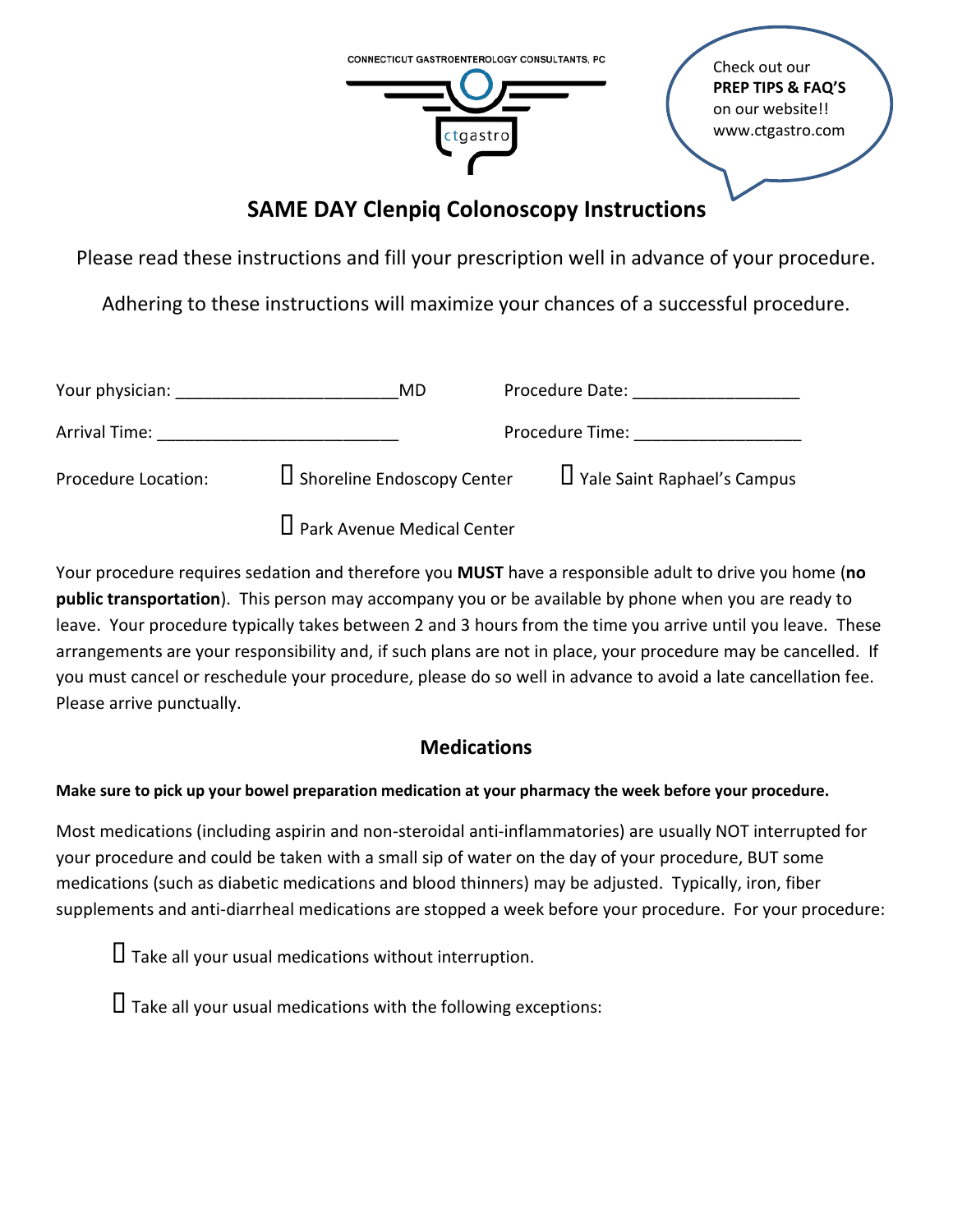#### **Clenpiq Bowel Prep Instructions**

Removing the contents of the colon is essential for a successful colonoscopy. If your bowel is not adequately cleansed, your exam may be limited and abnormalities may be missed; your procedure could be prolonged; or your exam may be repeated / rescheduled.

### **THE DAY BEFORE your colonoscopy:**

**THE DAY BEFORE** your colonoscopy you cannot eat any solid food. You can drink plenty of clear liquids (a clear liquid is any liquid that you can see through) throughout the day. The more you drink, the better you will feel and the better your bowel preparation will be.

**Clear liquids** examples include water, black coffee (no milk), tea (no milk), clear broth/bouillon, soda, fruit juice (without pulp), sports drinks such as Gatorade, PowerAde, Italian ice and jello. (**NO red jello or red liquids**). Milk and other dairy products or substitutes are NOT allowed. NO alcoholic beverages.

### **THE DAY OF your colonoscopy:**

At **5AM,** drink the first bottle of the Clenpiq. Then drink a total of 5 cups (8 oz each) of water for a total of 40 oz of water.

At **9AM,** drink the second bottle of the Clenpiq.Then drink 4 cups (8 oz each) of water for a total of 32 oz. of water. **You must finish this second dose of the preparation at least 2 hours before your colonoscopy.** 

#### **\*\*\*\*\*\*\*\*NOTHING BY MOUTH 2 HOURS BEFORE YOUR PROCEDURE\*\*\*\*\*\*\*\***

**\_\_\_\_\_\_\_\_\_\_\_\_\_\_\_\_\_\_\_\_\_\_\_\_\_\_\_\_\_\_\_\_\_\_\_\_\_\_\_\_\_\_\_\_\_\_\_\_\_\_\_\_\_\_\_\_\_\_\_\_\_\_\_\_\_\_\_\_\_\_\_\_\_\_\_\_\_\_\_\_\_\_\_\_\_\_\_\_\_\_**

If you are having trouble with the taste of the bowel prep solution, you can flavor it with tea bags, sugar, honey or lemon. Some find it helpful to add ice and drink it through a straw.

After taking the laxative prep, you will have diarrhea. In general, stay well hydrated - this will help you feel well and improve the quality of your prep. Rarely, patients experience abdominal cramps, bloating, discomfort or nausea and if this occurs, give yourself a short break of about 30 minutes. These symptoms typically improve with time or with bowel movements.

## **Please call with any questions, concerns or symptoms (203) 777-0304.**